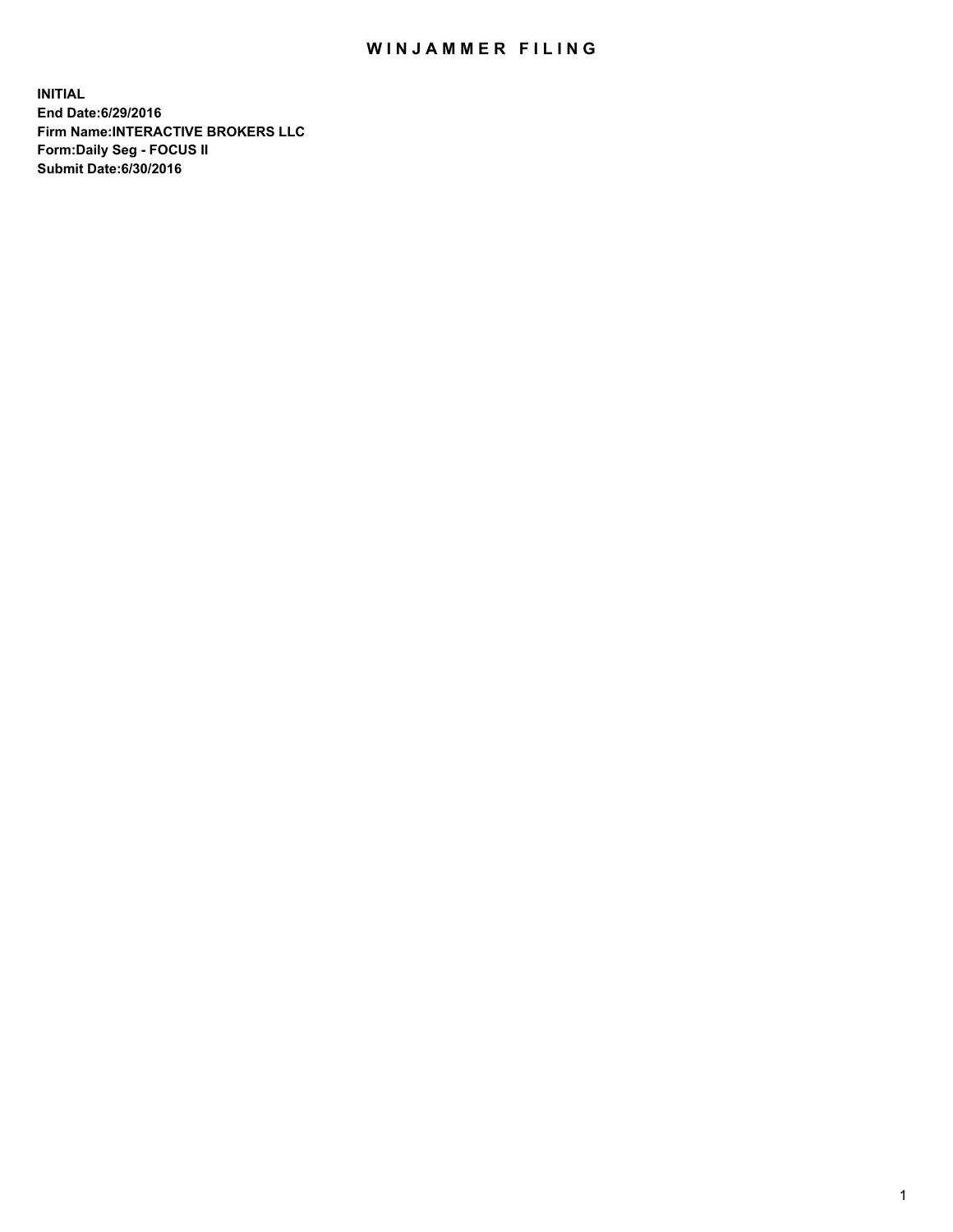## **INITIAL End Date:6/29/2016 Firm Name:INTERACTIVE BROKERS LLC Form:Daily Seg - FOCUS II Submit Date:6/30/2016 Daily Segregation - Cover Page**

| Name of Company<br><b>Contact Name</b><br><b>Contact Phone Number</b><br><b>Contact Email Address</b>                                                                                                                                                                                                                          | <b>INTERACTIVE BROKERS LLC</b><br>James Menicucci<br>203-618-8085<br>jmenicucci@interactivebrokers.c<br>om |
|--------------------------------------------------------------------------------------------------------------------------------------------------------------------------------------------------------------------------------------------------------------------------------------------------------------------------------|------------------------------------------------------------------------------------------------------------|
| FCM's Customer Segregated Funds Residual Interest Target (choose one):<br>a. Minimum dollar amount: ; or<br>b. Minimum percentage of customer segregated funds required:%; or<br>c. Dollar amount range between: and; or<br>d. Percentage range of customer segregated funds required between:% and%.                          | $\overline{\mathbf{0}}$<br>0<br>155,000,000 245,000,000<br>0 <sub>0</sub>                                  |
| FCM's Customer Secured Amount Funds Residual Interest Target (choose one):<br>a. Minimum dollar amount: ; or<br>b. Minimum percentage of customer secured funds required:%; or<br>c. Dollar amount range between: and; or<br>d. Percentage range of customer secured funds required between:% and%.                            | $\overline{\mathbf{0}}$<br>$\overline{\mathbf{0}}$<br>80,000,000 120,000,000<br>00                         |
| FCM's Cleared Swaps Customer Collateral Residual Interest Target (choose one):<br>a. Minimum dollar amount: ; or<br>b. Minimum percentage of cleared swaps customer collateral required:% ; or<br>c. Dollar amount range between: and; or<br>d. Percentage range of cleared swaps customer collateral required between:% and%. | $\overline{\mathbf{0}}$<br>$\overline{\mathbf{0}}$<br>0 <sub>0</sub><br><u>00</u>                          |

Attach supporting documents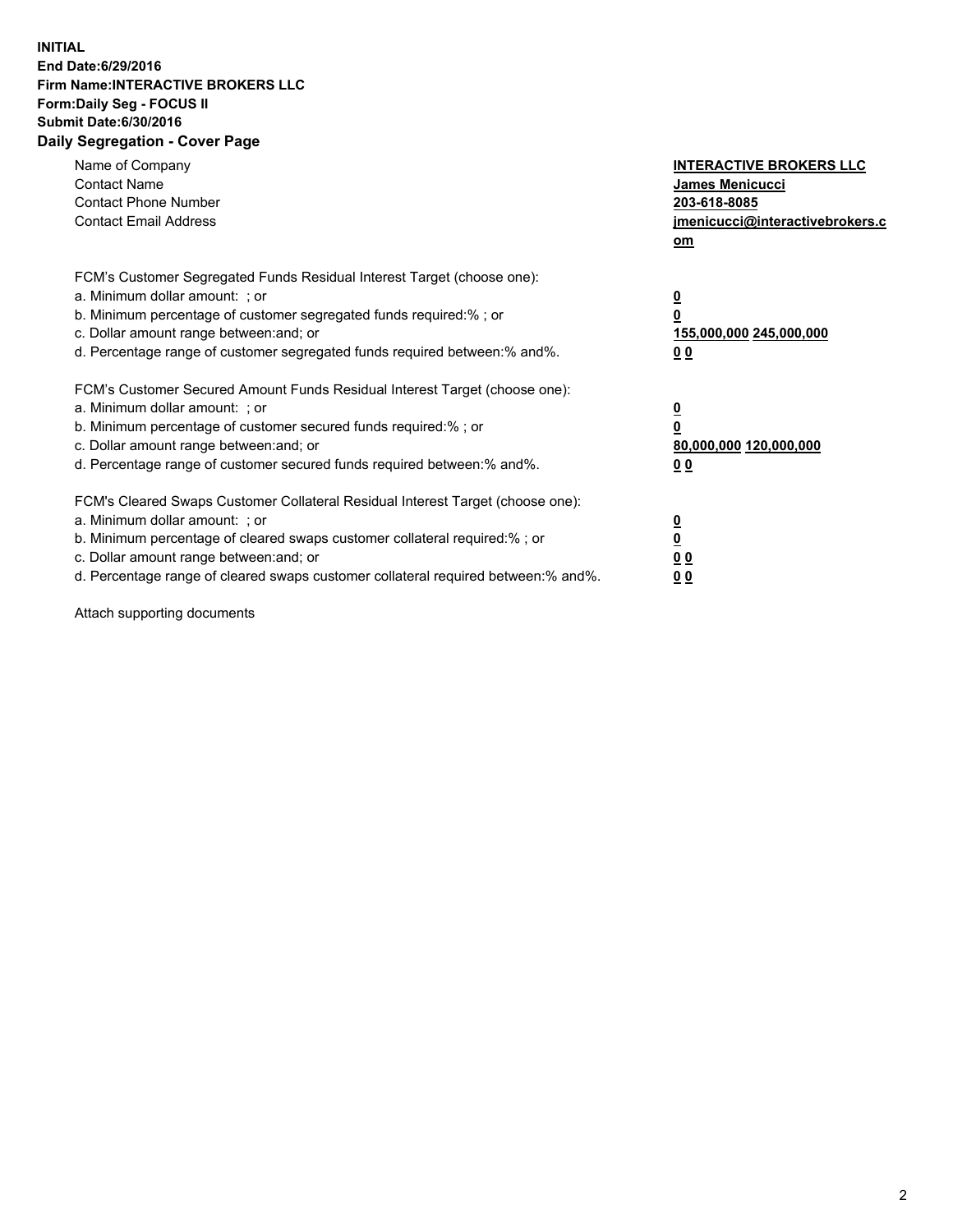## **INITIAL End Date:6/29/2016 Firm Name:INTERACTIVE BROKERS LLC Form:Daily Seg - FOCUS II Submit Date:6/30/2016 Daily Segregation - Secured Amounts**

|     | Dany Ocgregation - Oceanea Amounts                                                          |                                   |
|-----|---------------------------------------------------------------------------------------------|-----------------------------------|
|     | Foreign Futures and Foreign Options Secured Amounts                                         |                                   |
|     | Amount required to be set aside pursuant to law, rule or regulation of a foreign            | $0$ [7305]                        |
|     | government or a rule of a self-regulatory organization authorized thereunder                |                                   |
| 1.  | Net ledger balance - Foreign Futures and Foreign Option Trading - All Customers             |                                   |
|     | A. Cash                                                                                     | 319,265,164 [7315]                |
|     | B. Securities (at market)                                                                   | $0$ [7317]                        |
| 2.  | Net unrealized profit (loss) in open futures contracts traded on a foreign board of trade   | 7,375,266 [7325]                  |
| 3.  | Exchange traded options                                                                     |                                   |
|     | a. Market value of open option contracts purchased on a foreign board of trade              | 185,772 [7335]                    |
|     | b. Market value of open contracts granted (sold) on a foreign board of trade                | -106,828 [7337]                   |
| 4.  | Net equity (deficit) (add lines 1.2. and 3.)                                                | 326,719,374 [7345]                |
| 5.  | Account liquidating to a deficit and account with a debit balances - gross amount           | 126,285 [7351]                    |
|     | Less: amount offset by customer owned securities                                            | 0 [7352] 126,285 [7354]           |
| 6.  | Amount required to be set aside as the secured amount - Net Liquidating Equity              | 326,845,659 [7355]                |
|     | Method (add lines 4 and 5)                                                                  |                                   |
| 7.  | Greater of amount required to be set aside pursuant to foreign jurisdiction (above) or line | 326,845,659 [7360]                |
|     | 6.                                                                                          |                                   |
|     | FUNDS DEPOSITED IN SEPARATE REGULATION 30.7 ACCOUNTS                                        |                                   |
| 1.  | Cash in banks                                                                               |                                   |
|     | A. Banks located in the United States                                                       | 4,700,000 [7500]                  |
|     | B. Other banks qualified under Regulation 30.7                                              | 0 [7520] 4,700,000 [7530]         |
| 2.  | <b>Securities</b>                                                                           |                                   |
|     | A. In safekeeping with banks located in the United States                                   | 369,257,700 [7540]                |
|     | B. In safekeeping with other banks qualified under Regulation 30.7                          | 0 [7560] 369,257,700 [7570]       |
| 3.  | Equities with registered futures commission merchants                                       |                                   |
|     | A. Cash                                                                                     | $0$ [7580]                        |
|     | <b>B.</b> Securities                                                                        | $0$ [7590]                        |
|     | C. Unrealized gain (loss) on open futures contracts                                         | $0$ [7600]                        |
|     | D. Value of long option contracts                                                           | $0$ [7610]                        |
|     | E. Value of short option contracts                                                          | 0 [7615] 0 [7620]                 |
| 4.  | Amounts held by clearing organizations of foreign boards of trade                           |                                   |
|     | A. Cash                                                                                     | $0$ [7640]                        |
|     | <b>B.</b> Securities                                                                        | $0$ [7650]                        |
|     | C. Amount due to (from) clearing organization - daily variation                             | $0$ [7660]                        |
|     | D. Value of long option contracts                                                           | $0$ [7670]                        |
|     | E. Value of short option contracts                                                          | 0 [7675] 0 [7680]                 |
| 5.  | Amounts held by members of foreign boards of trade                                          |                                   |
|     | A. Cash                                                                                     | 61,078,533 [7700]                 |
|     | <b>B.</b> Securities                                                                        | $0$ [7710]                        |
|     | C. Unrealized gain (loss) on open futures contracts                                         | 8,220,475 [7720]                  |
|     | D. Value of long option contracts                                                           | 185,771 [7730]                    |
|     | E. Value of short option contracts                                                          | -106,828 [7735] 69,377,951 [7740] |
| 6.  | Amounts with other depositories designated by a foreign board of trade                      | $0$ [7760]                        |
| 7.  | Segregated funds on hand                                                                    | $0$ [7765]                        |
| 8.  | Total funds in separate section 30.7 accounts                                               | 443,335,651 [7770]                |
| 9.  | Excess (deficiency) Set Aside for Secured Amount (subtract line 7 Secured Statement         | 116,489,992 [7380]                |
|     | Page 1 from Line 8)                                                                         |                                   |
| 10. | Management Target Amount for Excess funds in separate section 30.7 accounts                 | 80,000,000 [7780]                 |
| 11. | Excess (deficiency) funds in separate 30.7 accounts over (under) Management Target          | 36,489,992 [7785]                 |
|     |                                                                                             |                                   |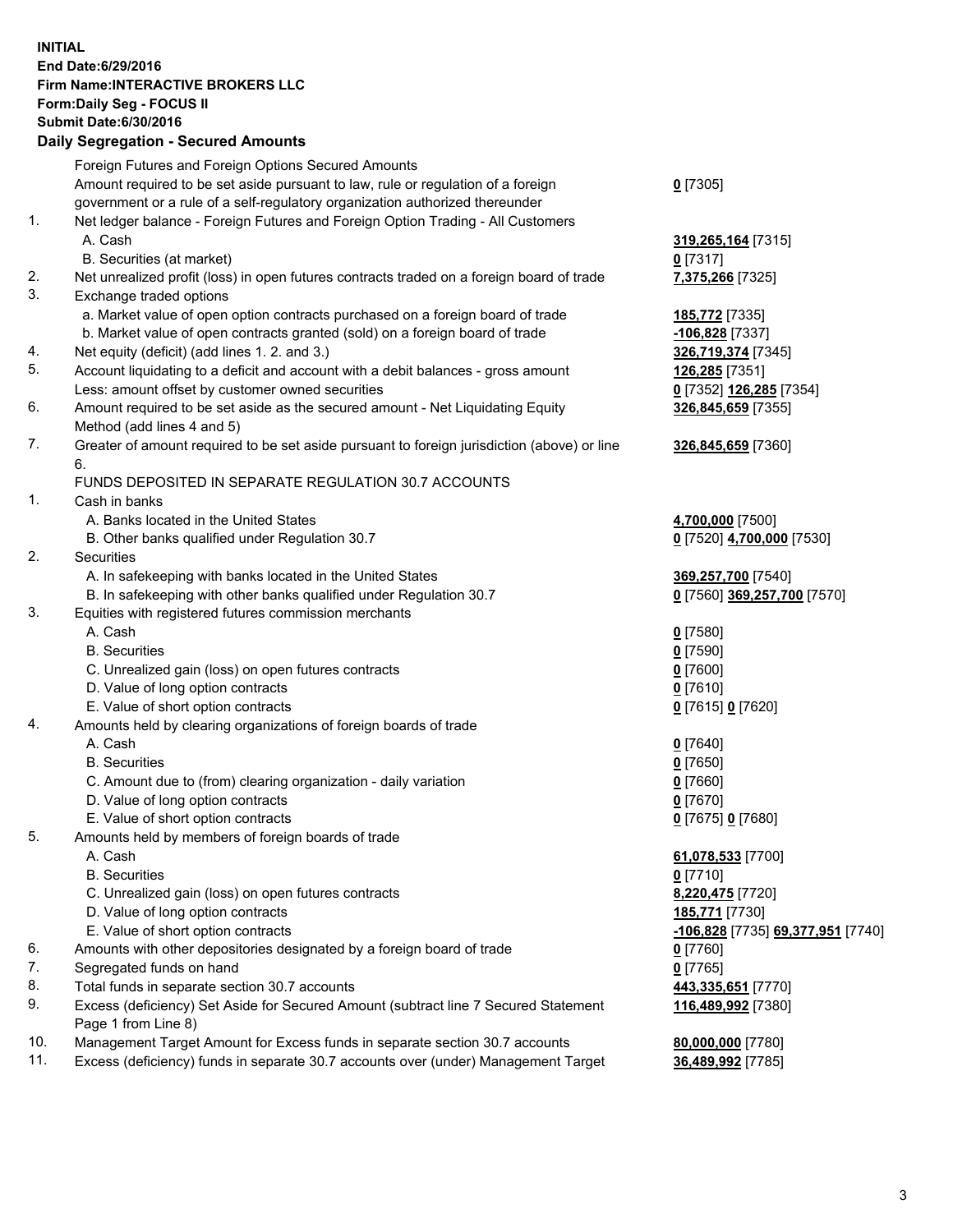**INITIAL End Date:6/29/2016 Firm Name:INTERACTIVE BROKERS LLC Form:Daily Seg - FOCUS II Submit Date:6/30/2016 Daily Segregation - Segregation Statement** SEGREGATION REQUIREMENTS(Section 4d(2) of the CEAct) 1. Net ledger balance A. Cash **2,907,503,514** [7010] B. Securities (at market) **0** [7020] 2. Net unrealized profit (loss) in open futures contracts traded on a contract market **19,223,309** [7030] 3. Exchange traded options A. Add market value of open option contracts purchased on a contract market **150,109,369** [7032] B. Deduct market value of open option contracts granted (sold) on a contract market **-215,079,060** [7033] 4. Net equity (deficit) (add lines 1, 2 and 3) **2,861,757,132** [7040] 5. Accounts liquidating to a deficit and accounts with debit balances - gross amount **115,373** [7045] Less: amount offset by customer securities **0** [7047] **115,373** [7050] 6. Amount required to be segregated (add lines 4 and 5) **2,861,872,505** [7060] FUNDS IN SEGREGATED ACCOUNTS 7. Deposited in segregated funds bank accounts A. Cash **224,625,660** [7070] B. Securities representing investments of customers' funds (at market) **1,882,470,330** [7080] C. Securities held for particular customers or option customers in lieu of cash (at market) **0** [7090] 8. Margins on deposit with derivatives clearing organizations of contract markets A. Cash **152,336,893** [7100] B. Securities representing investments of customers' funds (at market) **914,171,375** [7110] C. Securities held for particular customers or option customers in lieu of cash (at market) **0** [7120] 9. Net settlement from (to) derivatives clearing organizations of contract markets **-20,389,963** [7130] 10. Exchange traded options A. Value of open long option contracts **150,098,698** [7132] B. Value of open short option contracts **-215,068,419** [7133] 11. Net equities with other FCMs A. Net liquidating equity **0** [7140] B. Securities representing investments of customers' funds (at market) **0** [7160] C. Securities held for particular customers or option customers in lieu of cash (at market) **0** [7170] 12. Segregated funds on hand **0** [7150] 13. Total amount in segregation (add lines 7 through 12) **3,088,244,574** [7180] 14. Excess (deficiency) funds in segregation (subtract line 6 from line 13) **226,372,069** [7190] 15. Management Target Amount for Excess funds in segregation **155,000,000** [7194] 16. Excess (deficiency) funds in segregation over (under) Management Target Amount **71,372,069** [7198]

Excess